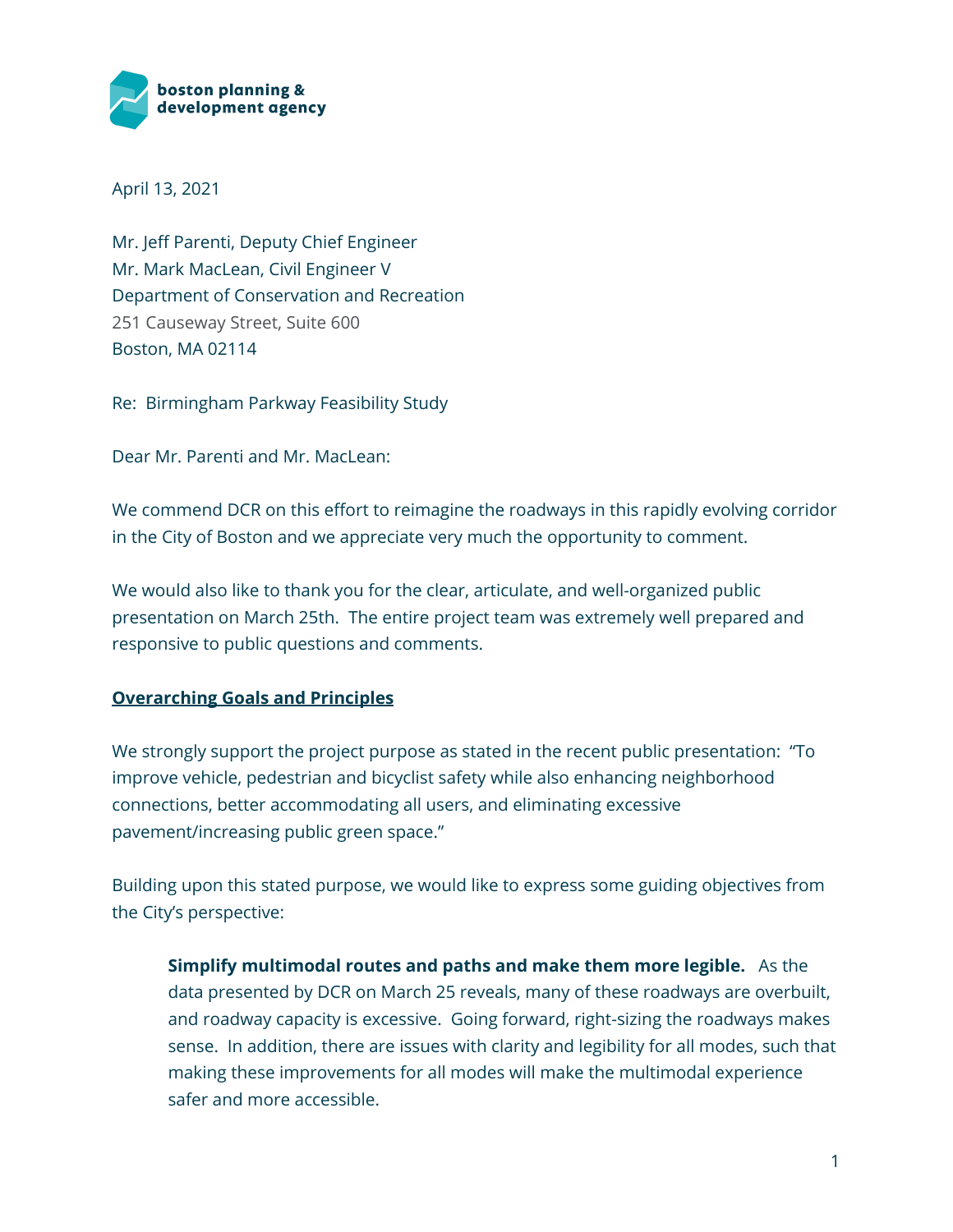

**Expand neighborhood and regional access to open space, recreation, and the Charles River.** The Charles River is an exceptional local and regional open space resource. However, due to an overemphasis on automobile throughput in the existing system design and with limited safe pedestrian and bicycle crossings to the Charles River, access by other modes can be very challenging.

**Increase and make safer pedestrian and bicycle access**. The City's long term transportation plan, Go Boston 2030, calls for increased pedestrian mode share by 50 percent citywide and bicycle mode share fourfold citywide. In light of these goals, we strongly support any measures that will enhance bicycle and pedestrian access and safety.

**Consolidate parkland**. There is much open space here, but due to the design of roadways, some elements of the system are cut off from others, resulting in fragmentation. As roadways are reconfigured, a guiding principle should be to integrate and consolidate the open space as much as possible, which would also translate to ease of access for users, and management and maintenance for the DCR in the resulting open spaces.

With reference to the park and roadway design options, we would like to offer the comments below.

### **Comments on Design Alternatives**

### **The "Eye": Reconfiguration of Nonantum Rotary**

We favor the placement of open and recreational space as shown in Alternative 1E. It makes sense to increase open space along the water's edge and relocate it away from the busy, noisy Turnpike. At the same time, we prefer the proposed design of the intersection of Parsons Street, Leo Birmingham Parkway and Soldiers Field Roadway as shown in Alternatives 1C and 1D (over 1E), as this intersection design in 1E appears confusing, inefficient, and potentially unsafe.

### **Traditional Intersection Designs Versus Rotaries**

We strongly favor the more traditional, four-way intersections with traffic signals shown in Alternatives 1A and 1D to the roundabouts shown in Alternatives 1B and 1C. With their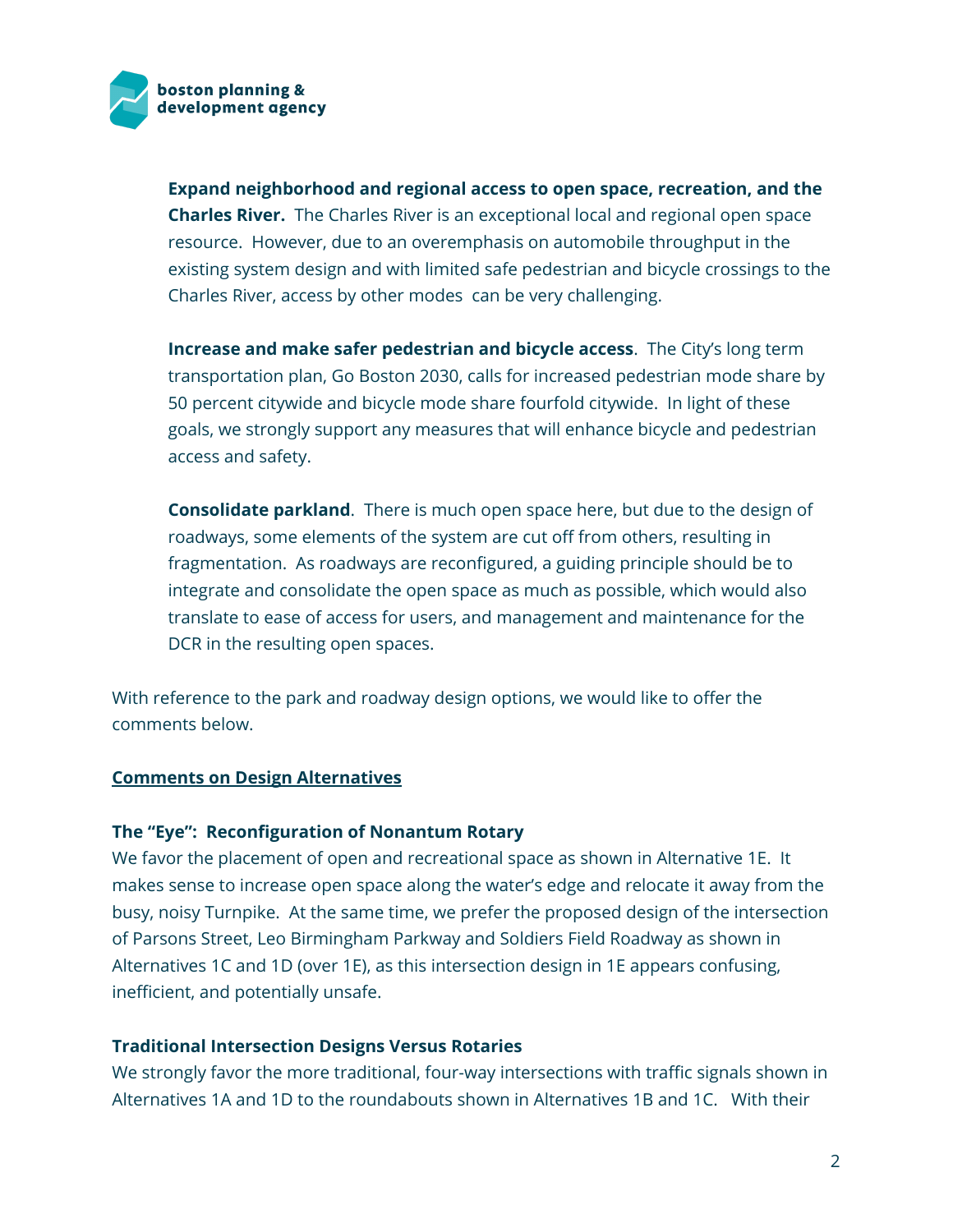

double lane approaches and exits and gradual turning radii, we believe the roundabout designs would encourage high speeds and create "multiple threat" crash scenarios where a yielding driver can block the other driver's view of a crossing pedestrian. Moreover, by providing clearer, simpler pedestrian crossings controlled by signals, the four way intersection designs would better support local neighborhood access to the open space along the Charles River.

## **Leo Birmingham Parkway**

We strongly favor the approach shown in Alternative 2B, which combines two bidirectional travel lanes in the southern carriageway and replaces the north carriageway with a multimodal path. This option would yield the greatest amount of usable, accessible open space of the three alternatives while placing the open space next to the Charles River. Placing bidirectional lanes in the same carriageway would also help to increase friction and reduce the temptation to speed. As you know, this design is also consistent with a recommendation of the BPDA's Draft A-B Mobility Plan (see [http://www.bostonplans.org/getattachment/02411c03-f3ac-4375-8b37-d35e587caed9,](http://www.bostonplans.org/getattachment/02411c03-f3ac-4375-8b37-d35e587caed9) pages 88 - 92)

While we strongly favor Alternative 2B, we would also like to suggest some changes to this design:

**Wide, separate, and co-located bicycle and pedestrian facilities in multimodal path:** We suggest that the multimodal path incorporate *separate, parallel, and co-located* pedestrian and bicycle paths. As part of this co-located path, we would recommend a two-way bicycle path that is at least 12' - 14' wide and the pedestrian path with be a minimum of 8' - 10'. While co-located, the paths should be of different materials--for example, the pedestrian path could be concrete while the bike path could be paved--to visually reinforce the distinct uses of each path without relying on signage or striping. The co-location of pedestrians and cyclists also could serve to simplify the maintenance of the paths.

**Emergency vehicle access:** The additional dimension required to create separate, colocated bicycle and pedestrian paths would provide sufficient right of way for emergency vehicle use, if necessary. In this way, the carriageway used for vehicle travel lanes would not need to have additional dimension to allow emergency vehicles.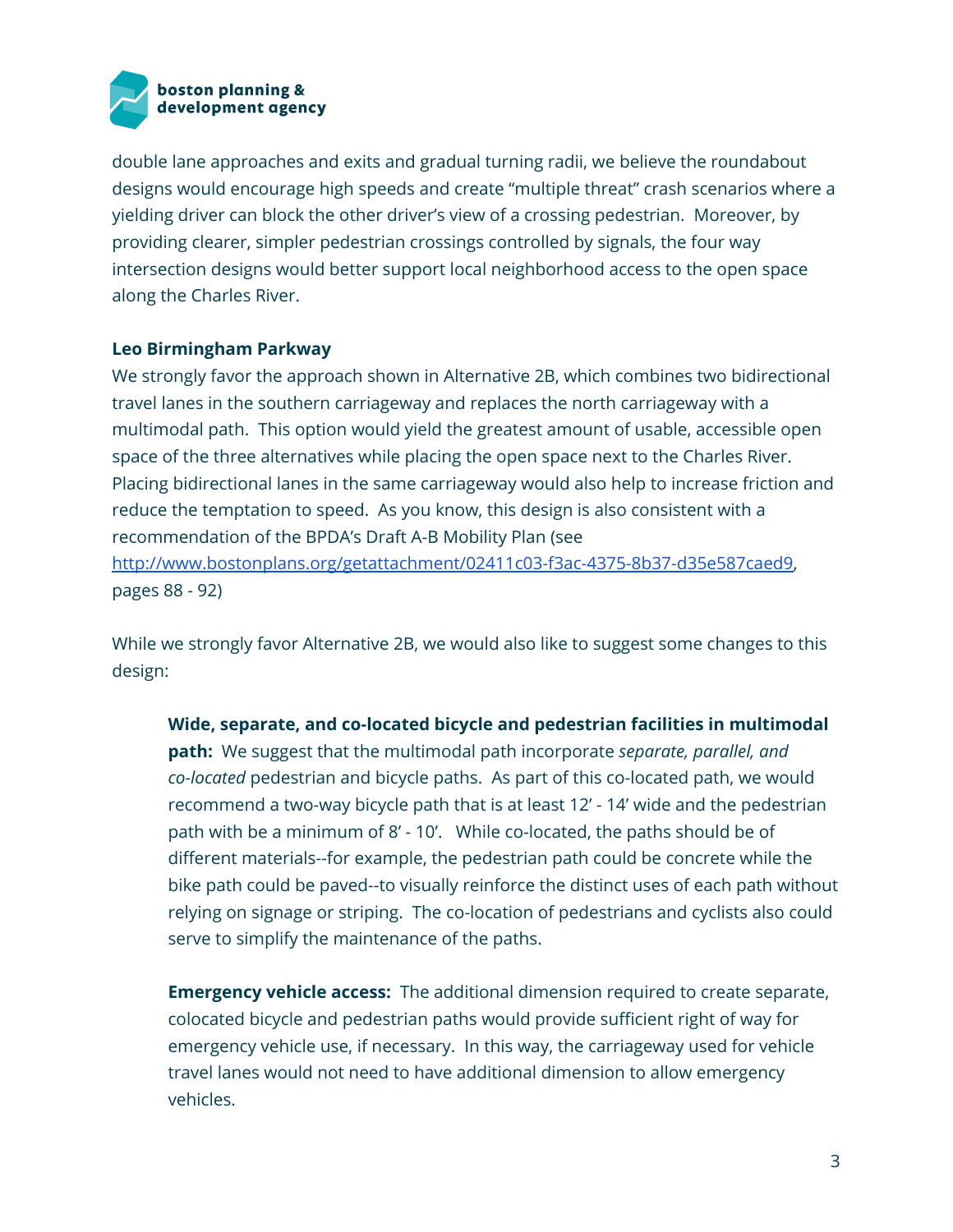

**Narrow travel lanes and shoulders in carriageway:** In order to increase friction and reduce speeds, we strongly recommend reducing travel lanes to 11' and limiting shoulders to 1', so that the total roadway width does not exceed 24'. If using the existing pavement and curb lines, any additional dimension should be conspicuously marked with cross hatching so that it is clear that it is not intended for travel. Or, consider on-street parking to narrow the roadway.

**Temporary, tactical conversion of north carriageway:** Alternative 2B would also lend itself to temporary, "tactical" conversion of the north carriageway to use as a multimodal path. This could be achieved at minimal cost, and we would strongly support this tactical conversion as early as summer 2021, if possible.

### **Opportunity for More Dramatic Restructuring of the Roadways**

While we commend and strongly support the proposals as discussed above, we would encourage DCR to consider a more dramatic restructuring of Soldiers Field Road and Leo Birmingham Parkway to further rationalize the roadway network, the parkland, and the development parcels. This may be feasible through the assembly of multiple parcels that are currently under single ownership.

For instance, perhaps Leo Birmingham Parkway could connect to Soldiers Field Road, or vice versa, farther east, in an alignment with North Beacon Street. This would allow DCR to further expand open space and retire a portion of Leo Birmingham Parkway or Soldiers Field Road, which would further simplify the roadway network by removing one leg of the Parsons Street/Soldiers Field Road/Leo Birmingham Parkway intersection. While this may not be feasible in today's project, we encourage DCR to think about such opportunities, as this area is seeing interest from developers. In addition, these opportunities may influence the design and evaluation of today's alternatives, as some are likely better suited to enable dramatic restructuring of the roadways and expansion of open space in the future.

Other changes could also be envisioned that would provide benefits to all owners and users, in addition to harnessing development to help finance far-reaching improvements to the public realm.

To summarize, we applaud DCR goals to improve vehicle, pedestrian, and bicyclist safety while also enhancing neighborhood connections, better accommodating all users, and